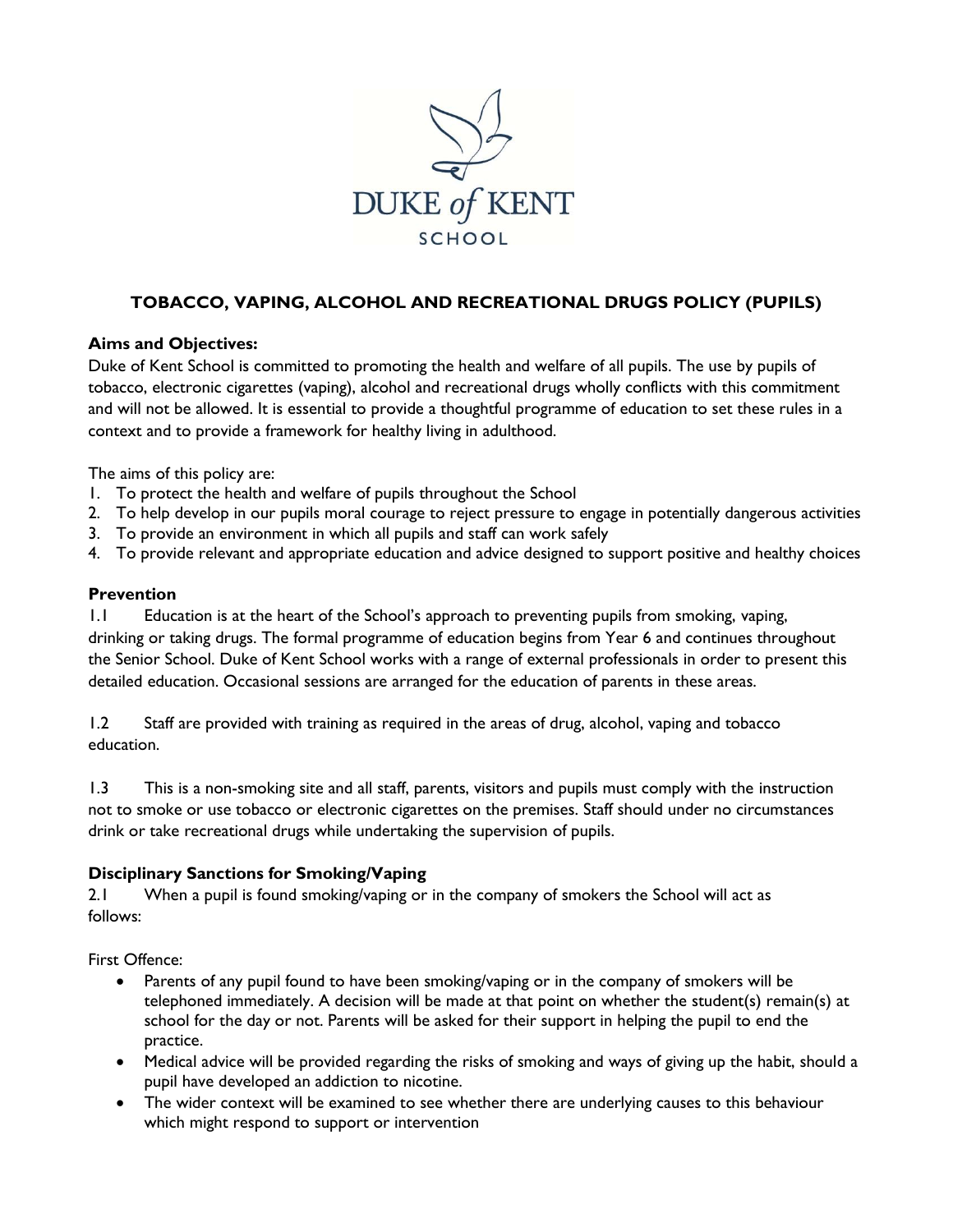Second offence:

- Students can expect to be suspended if a second smoking/vaping offence is committed.
- Parents will be invited in to discuss the issue and the pupil will be offered the opportunity to take a smoking cessation course.
- Again, the behaviour will be examined in a wider context to identify and address any trigger factors behind the action.

### Repetition:

3.1 At this stage, the sanction for any repetition of smoking/vaping or being caught with those who are smoking is likely to be permanent exclusion.

3.2 It should be noted that where there are additional factors the disciplinary process described above may be accelerated: e.g. smoking/vaping in the view or company of younger pupils, selling or buying cigarettes, damaging School property.

## **Disciplinary Sanctions for Pupils Using Alcohol**

4.1 Any pupil caught possessing, consuming or in the company of those consuming alcohol, or appearing to have consumed alcohol, on School premises should be brought to the Medical Room and a member of the Senior Leadership Team should be alerted. Parents will be contacted and asked to remove the pupil from the School premises. The School cannot take responsibility for the health or welfare of any pupil who has consumed alcohol. This removal from School will in most cases be classified as Suspension.

4.2 On return to School the next day the pupil, parents and a member of the Senior Leadership Team will discuss the incident, in its context, and the School will provide such advice and support as is necessary. The pupil will be warned that any repetition of this behaviour is likely to lead to permanent exclusion.

### **Disciplinary Sanctions for Pupils Using Drugs**

5.1 The possession, use and distribution of illegal or controlled substances is a very serious offence and is likely to end in the pupil being permanently excluded. Any pupil thought to be under the influence of drugs or having been caught with drugs in his or her possession or in the company of a person in either of these categories should be taken immediately to the Medical Room and should be accompanied until a member of the Senior Leadership Team arrives. The primary concern is for the welfare of the student. The reporting member of staff should complete a written record of the incident.

5.2 A search of belongings may take place according to the School's Search Policy. Parents will be contacted and may be asked to remove the pupil from the School premises. The School cannot take responsibility for the health or welfare of any pupil who has consumed illegal substances. This removal from School will in most cases be classified as Suspension. The Police may be contacted should the Head deem it necessary to do so.

5.3 The pupil and parents will be invited to return the next day when the matter can be discussed in detail. While in all matters the School reserves the right to operate discretion, it is important for pupils and parents to recognise that it is not possible to tolerate certain behaviours which jeopardise the safe running of the School and the likely outcome will be a permanent exclusion.

5.4 All medication required by any pupil must be handed to the Medical Room Supervisor or to the Office staff who will hand over the medication to the Medical Room.